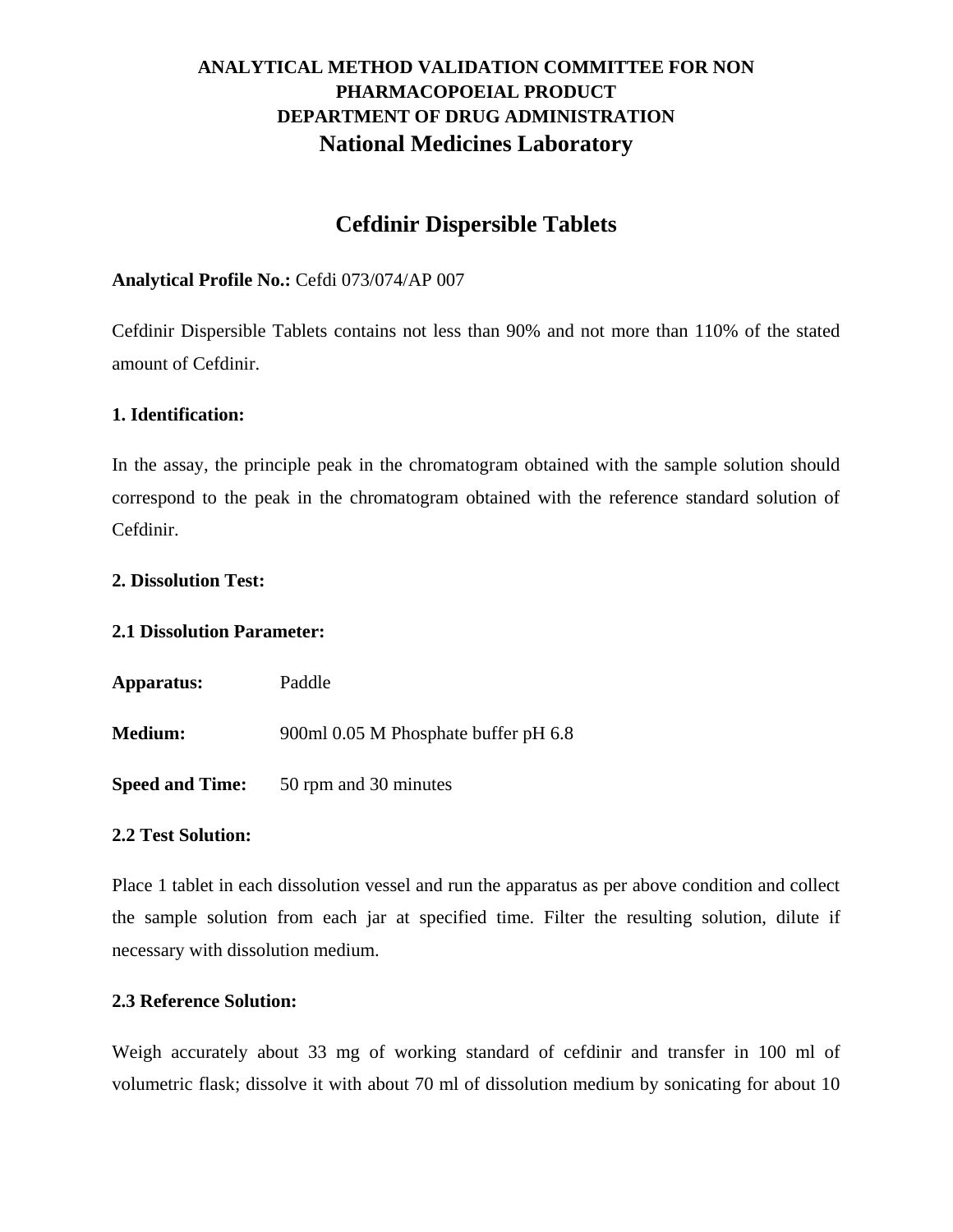minutes. Allow the solution to cool to room temperature and make up the volume to 100 ml with dissolution medium. Dilute 2 ml of the resulting solution to 50 ml with dissolution medium.

#### **2.4 Procedure:**

Measure the absorbance of the standard and sample solution at about 290 nm.

Calculate the % release of the cefdinir.

#### **2.6 Limit:**

D. Not less than 80 % of the stated amount.

**3. Assay:** Determine by liquid chromatography

#### **3.1 Test solution:**

Weigh 20 tablets individually and crush 20 tablets. Weigh accurately the powdered sample equivalent to 25 mg of cefdinir and transfer in 100 ml of volumetric flask, dissolve it with about 70 ml of buffer by sonicating for about 10 minutes. Allow the solution to cool to room temperature and make up the volume to 100 ml with buffer. Centrifuge the solution. Dilute 5 ml of the resulting solution to 25 ml with buffer and filter through 0.2 micron filter paper.

#### **3.2 Reference solution:**

Weigh accurately about 25 mg of working standard of cefdinir and transfer in 100 ml of volumetric flask, dissolve it with about 70 ml of buffer by sonicating for about 10 minutes. Allow the solution to cool to room temperature and make up the volume to 100 ml with buffer. Dilute 5 ml of the resulting solution to 25 ml with buffer and filter through 0.2 micron filter paper.

### **3.3 Chromatographic Condition:**

**Column:** C18 (150 x 4.6 mm; 5 micron)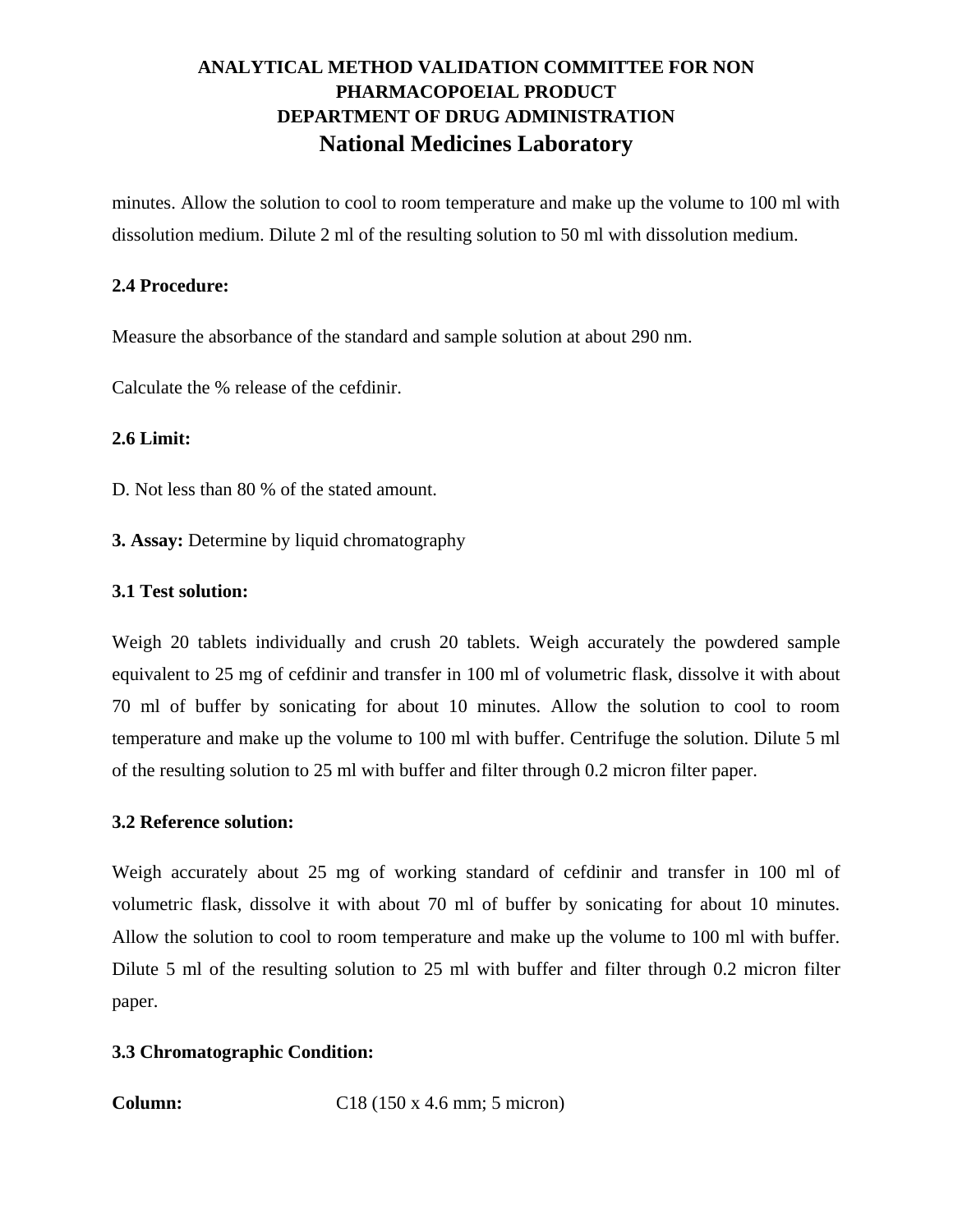| <b>Flow rate:</b>          | $1.5$ ml/min     |
|----------------------------|------------------|
| Wavelength:                | $254 \text{ nm}$ |
| <b>Injection Volume:</b>   | $15 \mu$ l       |
| <b>Column Temperature:</b> | Ambient          |
| Detector:                  |                  |

#### **Mobile Phase:**

**Buffer:** 10.7 g/L of dibasic sodium phosphate and 3.4 g/L of monobasic potassium phosphate. Adjust the pH to  $7.0 \pm 0.05$  with orthophosphoric acid or sodium hydroxide before dilution.

**Solution A:**  $7 \text{ g/L}$  citric acid monohydrate. Adjust the pH to  $2.0 \pm 0.05$  with orthophosphoric acid

**Mobile phase:** Methanol, Tetrahydrofuran and solution A (111:28:1000)

#### **3.4 Procedure:**

Inject 15 µl of standard solution of Cefdinir (50 µg/ml of Cefdinir RS and 175 µg/ml of mhydroxybenzoic acid in buffer – "system suitability solution"). In the chromatogram obtained from the standard preparation, the column efficiency determined from the major peak should not be less than 2000 theoretical plates, the tailing factor should be not more than 2.0 and the relative standard deviation of five replicate injections should be not more than 2.0%.

The resolution should be greater than 3.0 between cefdinir and m-hydroxybenzoic acid (System suitability solution). Inject 15 µl of the sample preparation and chromatograph as per above mentioned chromatographic condition.

Calculate the content of Cefdinir in the tablet.